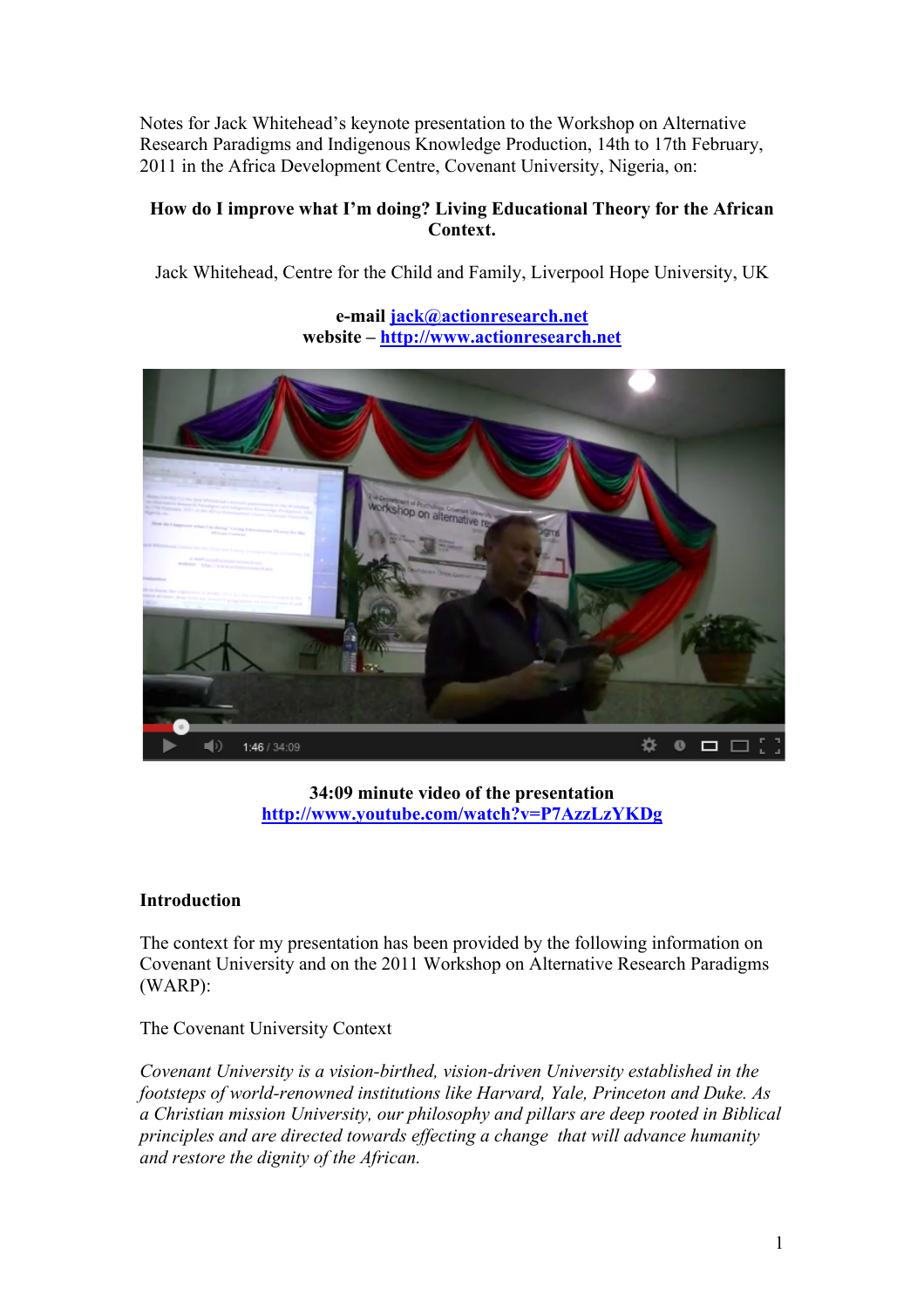*Our vision is to raise a new generation of leaders who will be equipped to positively influence their world. We believe that leadership is the greatest need of Africa today and that a solid base of good character and life-applicable learning skills are crucial to building leaders for the African and Global context. That is why our core values of Spirituality, Possibility Mentality, Capacity Building, Integrity, Responsibility, Diligence and Sacrifice define our commitment to excellence*. (Covenant University, 2011)

## The Context of the Workshop on Alternative Research Paradigms (WARPP

*The need to really engage African communities has never been more urgent. Facing chronic crises of troubling proportions, African economies and communities are crippled by alarmingly poor quality of life standards and other socio-political problems. To do this, The Nigerian/African academic must embrace new research tools - however unorthodox or removed from mainstream praxis – that do not encourage complacency (the 'publish or perish' culture), and that help relocate him/her in the very centre of the vortex of public concerns, needs and hopes. WARP is designed to help expose the researcher to new ways of conducting research, new ways of constructing his/her identity in relation to the researched, and new ways of promoting social change. Hence, WARP exposes participants to alternative ways of perceiving the researchable world, and equips all with tools that have great transformative potential. The workshop, built on the postmodern sensitivity to the idea of plurality, is a quest to decolonize the African research situation by introducing more contextually significant approaches to knowledge production and application, and promoting indigenous knowledge systems that aid mental health, education and meaningful living.*

*This year's workshop is designed to facilitate the training of participants (academics and students) in the Action Research paradigm (an approach to research that challenges traditional social science, emphasizes action, and supports social change as a legitimate research outcome), Living Educational Theory (which introduces the idea that people live in pluralistic worlds of meaning that shapes their educational influences) and the need to promote the exploration of indigenous knowledge systems in psychology and psychology-related fields.*

In this keynote I shall focus on:

- i) The creation of living educational theories in exploring the implications of asking, answering and researching, action research questions of the kind, "How do 'we~i' improve what 'we~i' are doing in our professional contexts?"
- ii) Making public your embodied knowledge in your living theories as educators in higher education and engaging with the ideas of others.
- iii) The quest to decolonize the African research situation through the creation of such living educational theories.

In asking, researching and answering such questions I ask that you bear the following words in mind from Ben Okri (1996) about the significance of stories and values. The poet and novelist was born in 1959 in Minna, northern Nigeria, to an Igbo mother and Urhobo father: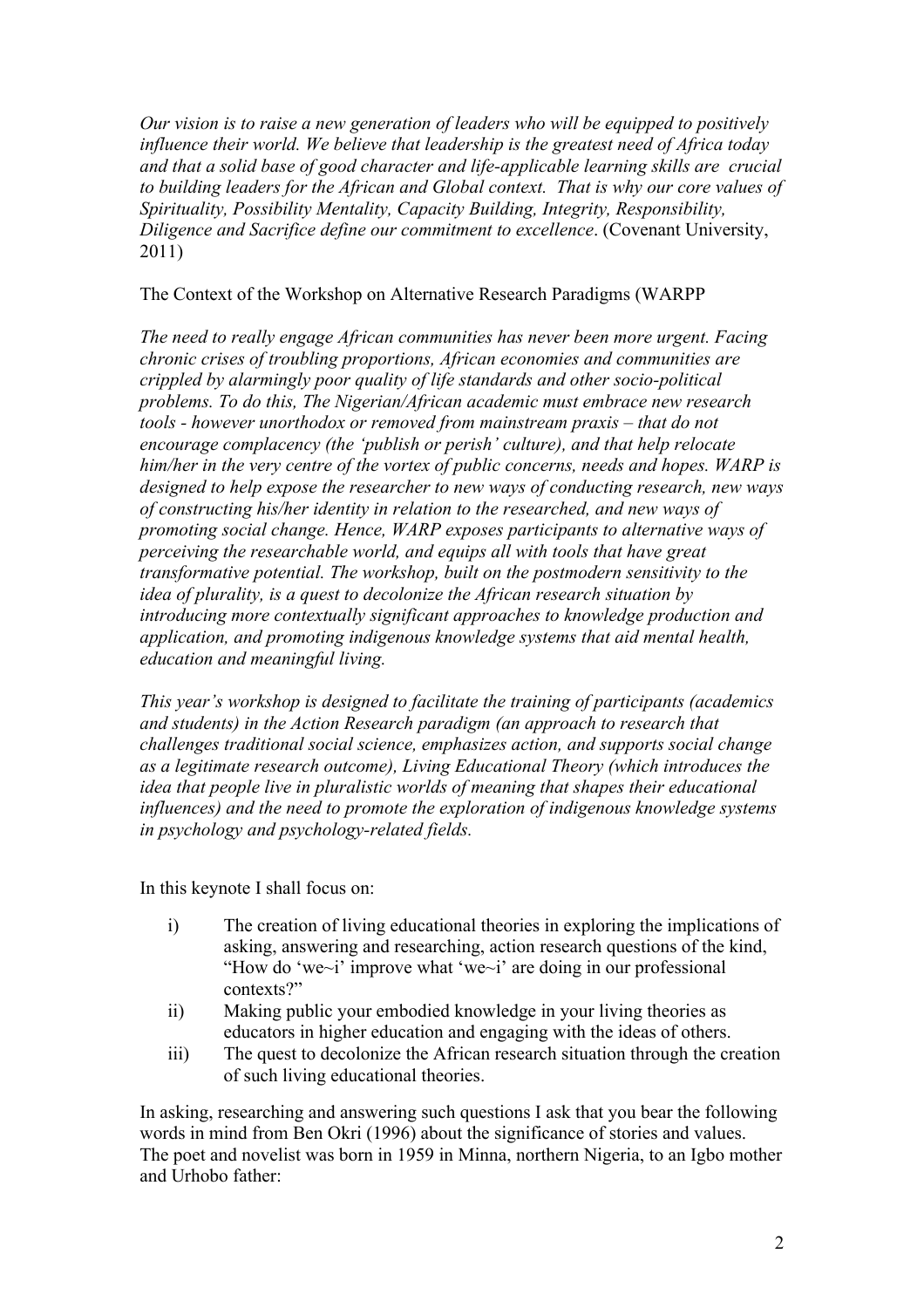*1) To poison a nation, poison its stories. A demoralised nation tells demoralised stories to Itself. Beware of the story-tellers who are not fully conscious of the importance of their gifts, and who are irresponsible in the application of their art: they could unwittingly help along the psychic destruction of their people….* (p. 17)

*14) Stories are the secret reservoir of values: change the stories individuals or nations live by and tell themselves, and you change the individuals and nations.*

*15) Nations and people are largely the stories they feed themselves. If they tell themselves stories that are lies, they will suffer the future consequences of those lies. If they tell themselves stories that face their own truths, they will free their histories for future flowerings.* (p.21)

In emphasizing the importance of your stories and values in the creation of the Nigerian Academic Researcher and in the process of decolonization, I also ask that you bear Bakhtin's (Morson & Emerson, 1989) point in mind about the importance of accepting your responsibility as an individual 'I'.

*As Bakhtin explains "I" do not fit into theory - neither in the psychology of consciousness, not the history of some science, nor in the chronological ordering of my day, not in my scholarly duties...... these problems derive from the fundamental error of "rationalist" philosophy... The fatal flaw is the denial of responsibility which is to say, the crisis is at base an ethical one. It can be overcome only by an understanding of the act as a category into which cognition enters but which is radically singular and "responsible".* (p. 13.).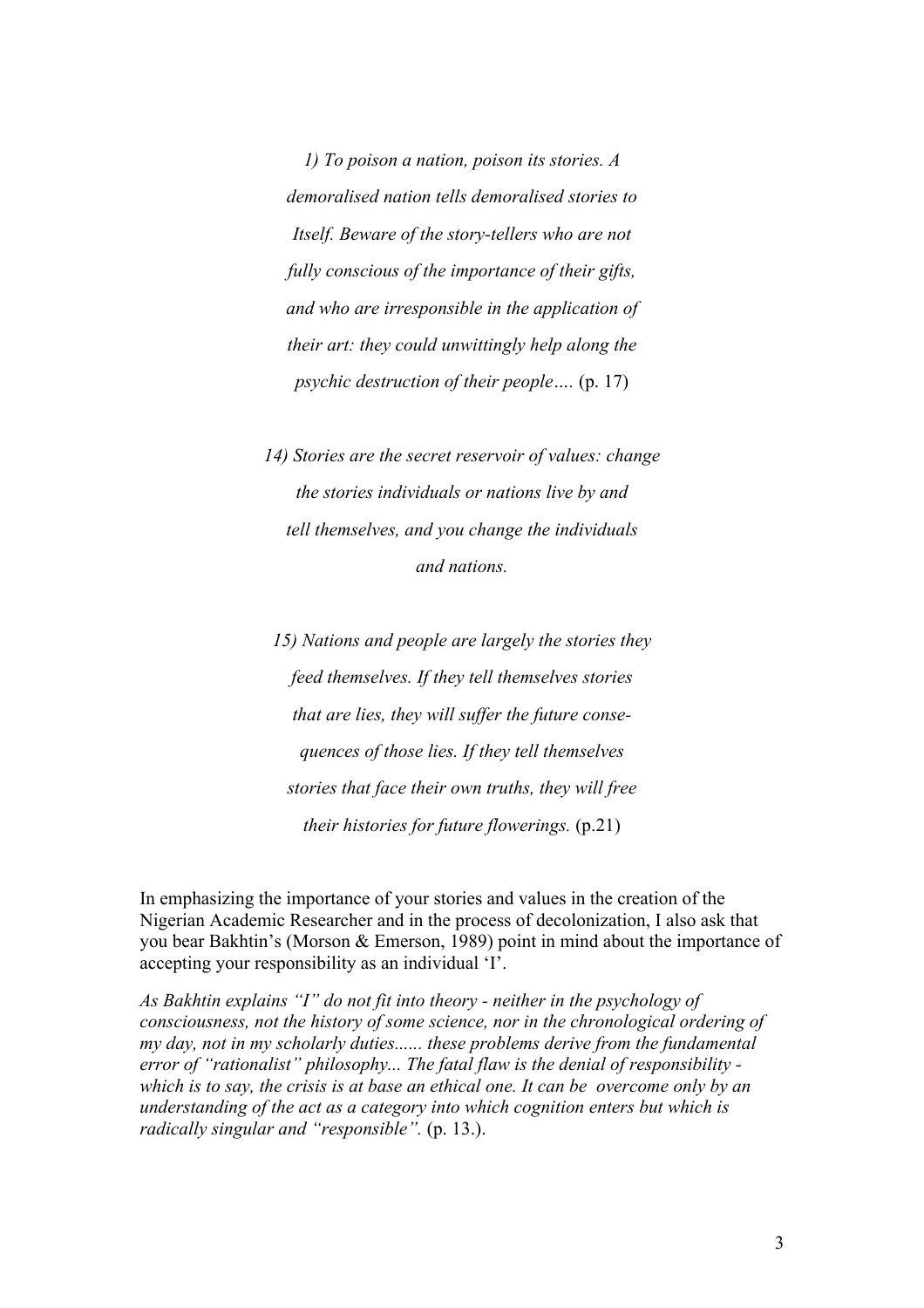Here are some thoughts on how you might exercise your responsibility as a Nigerian Academic Researcher in the creation of your own living educational theories.

## **Creating Living Educational Theories through asking, researching and answering, action research questions of the kind, "How do 'we~i' improve what 'we~i' are doing?"**

I coined the phrase 'Living Educational Theory' (Whitehead, 1989) in response to the idea that Educational Theory was constituted by the philosophy, psychology, sociology and history of education, an approach to educational theory that became known as the disciplines approach. I felt the need for a different approach to educational research because of an assumption in the disciplines approach. This was the assumption that the practical principles I used as an educator to explain my educational influences in learning were at best pragmatic maxims that had a first crude and superficial justification in practice and that would be replaced in any rationally justified educational theory (Hirst, 1983, p. 18).

#### In my alternative to this approach, **a living educational theory is an individual's explanation of their educational influence in their own learning, in the learning of others and in the learning of the social formations in which we live and work.**

In my educational research programme of the last 40 years I have focused on the creation and dissemination of living educational theories in action research enquiries of the kind, 'How do I improve what I am doing in my professional context?' In 1976, a group of 6 teachers I worked with on a local curriculum development into improving learning for 11-14 year olds in mixed ability groups (Whitehead, 1976) helped me to make explicit the action reflection cycles which I claim everyone here will recognise as being implicit in the ways that you work at improving what you are doing. Here is an action reflection cycle

*I experience a concern or problem when some of my values are not being lived as fully as I think they could be.*

*I imagine possible ways of improving my practice and choose one to act on in an action plan.*

*I act and gather data to enable me to make a judgment on the effectiveness of my actions in relation to living my values as fully as I can.*

*I evaluate my actions in terms of their effectiveness and my present understandings of my context with its opportunities and constraints.*

*I modify my concerns, plans and actions in the light of my evaluations.*

What distinguishes this process as research from a process of professional learning is where the individual produces an explanation of their educational influence in learning and submits this to a validation group for enhancing the validity of the explanation through the mutual rational controls of critical discussion.

You could use such an action reflection cycle in your enquiry into improving your practice with the questions: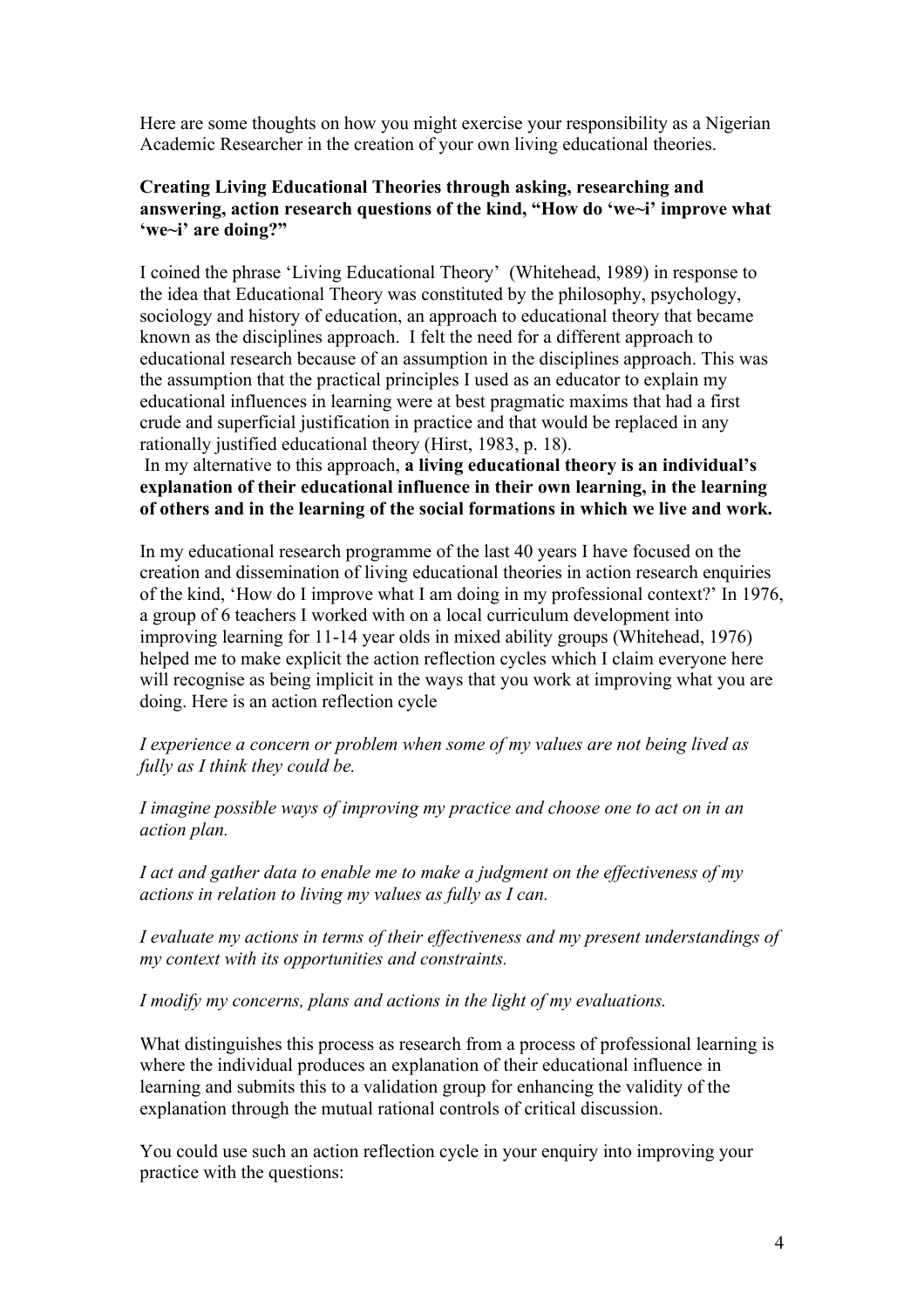What is my concern? Why am I concerned? What am I going to do about it? What data will I gather to help me judge my effectiveness? How will I strengthen the validity of my explanation of my educational influences in learning?

My most recent presentation on *'Accounting for Ourselves in Our Living Educational Theories'* (Whitehead, 2011) was the Foundation Hour Presentation at Liverpool Hope University on the  $12^{th}$  January 2011

You can see the 42:32 minute video of the actual presentation at:



**http://tinyurl.com/6j65z64**

I do hope that you will view the video as I believe that you will find that your values are consistent with both my research programme into living educational theory and the vision and purpose of the Strategic Map 2010-11 of the Faculty of Education of Liverpool Hope University, especially with its commitment to promote education as a humanizing influence and with characterizing all work with values arising from hope and love:

**Vision:** *The guiding vision and orientation of the Faculty is to develop educational thought and practices which promote education as a humanising influence on each person and on society locally, nationally and internationally.*

**Purpose**: *To contribute to the development of knowledge and understanding in all fields of education, characterising all work with values arising from hope and love. (*LHU, 2010)

In my work as a Professor in the Centre for the Child and Family at Liverpool Hope University, in the UK, I participate in a collaborative research project with Dr. Joan Walton the Director of Centre, and others, to live these values as fully as we can (see

http://www.actionresearch.net/writings/cfcf/cfcfstrategicmap2011-12.pdf)

We are inquiring individually and collaboratively, into "how to integrate research and practice across disciplines and between professions, to improve the wellbeing of children and young people".

It may be that some of you would like to connect with the Centre for the Child and Family to support the development of your own research.

There is one method I refer to as empathetic resonance, using visual data, that I think could be significant in the creation of your living theories where you are showing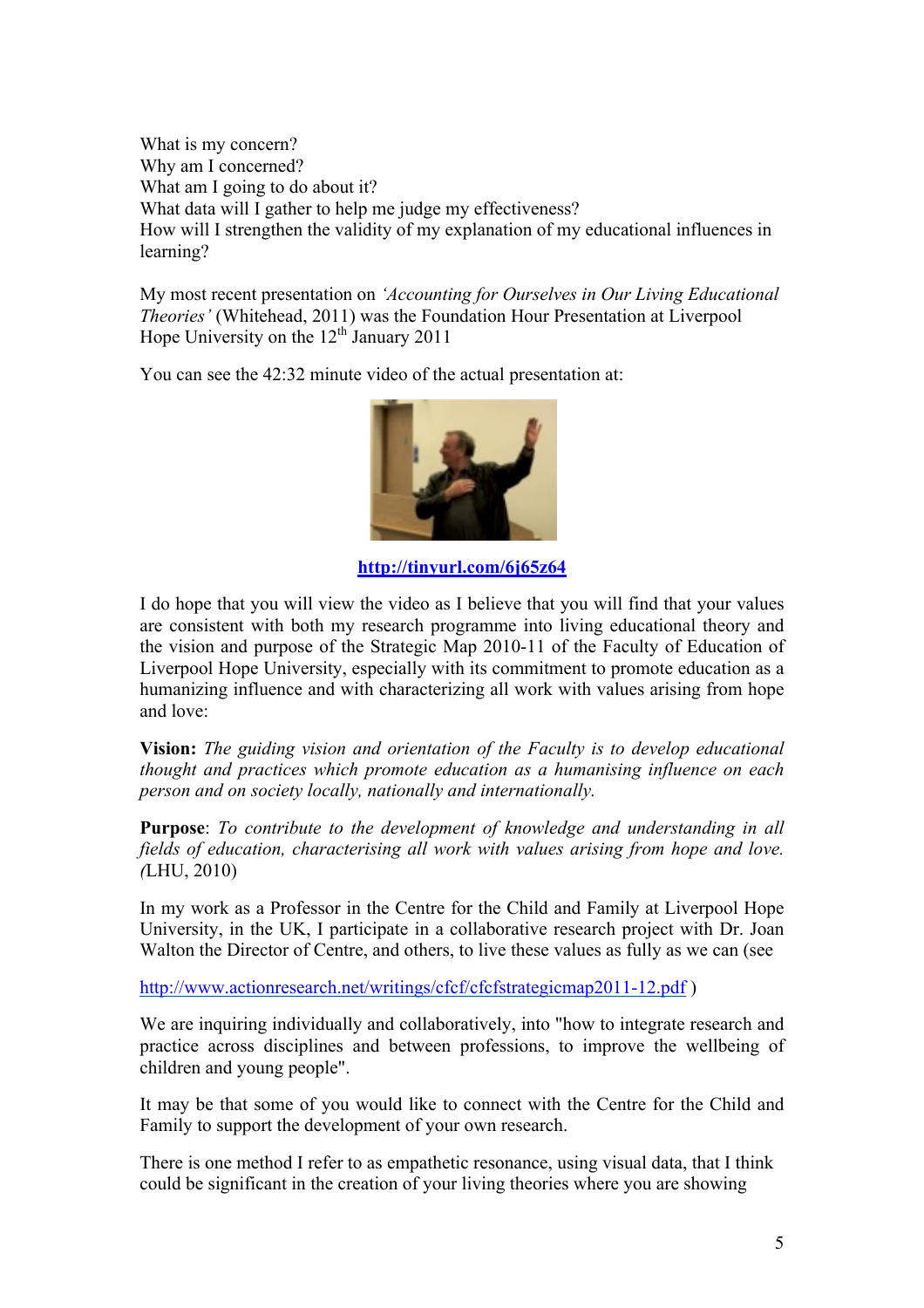others the practical principles you use to explain what you are doing.

I was introduced to this term by Sardello, (2008: 51) who uses it to mean the resonance of the individual soul coming into resonance with the Soul of the World. (p. 13). I am using *empathetic resonance* to communicate a energy-flowing feeling of the immediate presence of the other in communicating the living values that the other experiences, as giving meaning and purpose to their life. (Whitehead, 2010b, p. 95)

For example, the video-clip below is taken of Moira Laidlaw at the end of an English lesson with some 80 students in what is now Ningxai Teachers University in China. As I move the cursor along the clip I will pause at the image below to see if your responses can strengthen the empathetic validity of the experience of Moira expressing a loving dynamic energy in her relationships with her students. Both Moira and I are agreed that we are both experiencing a flow of loving dynamic energy as we watch the video. My point is that you may need to use such visual data in communicating the meanings of your relationally dynamic energies and values in the explanatory principles you use to explain your educational influences in learning.



see - http://www.youtube.com/watch?v=Z1jEOhxDGno

As I focus on your *core values of Spirituality, Possibility Mentality, Capacity Building, Integrity, Responsibility, Diligence and Sacrifice,* I am wondering if, in your work and research, you might also be expressing love and hope and whether these could and should be brought into the explanatory principles you use to explain your educational influences in learning.

Professor Jean McNiff , in her keynote to 2011 WARP, will be focusing on the transformative power of action research and why it is needed in African contexts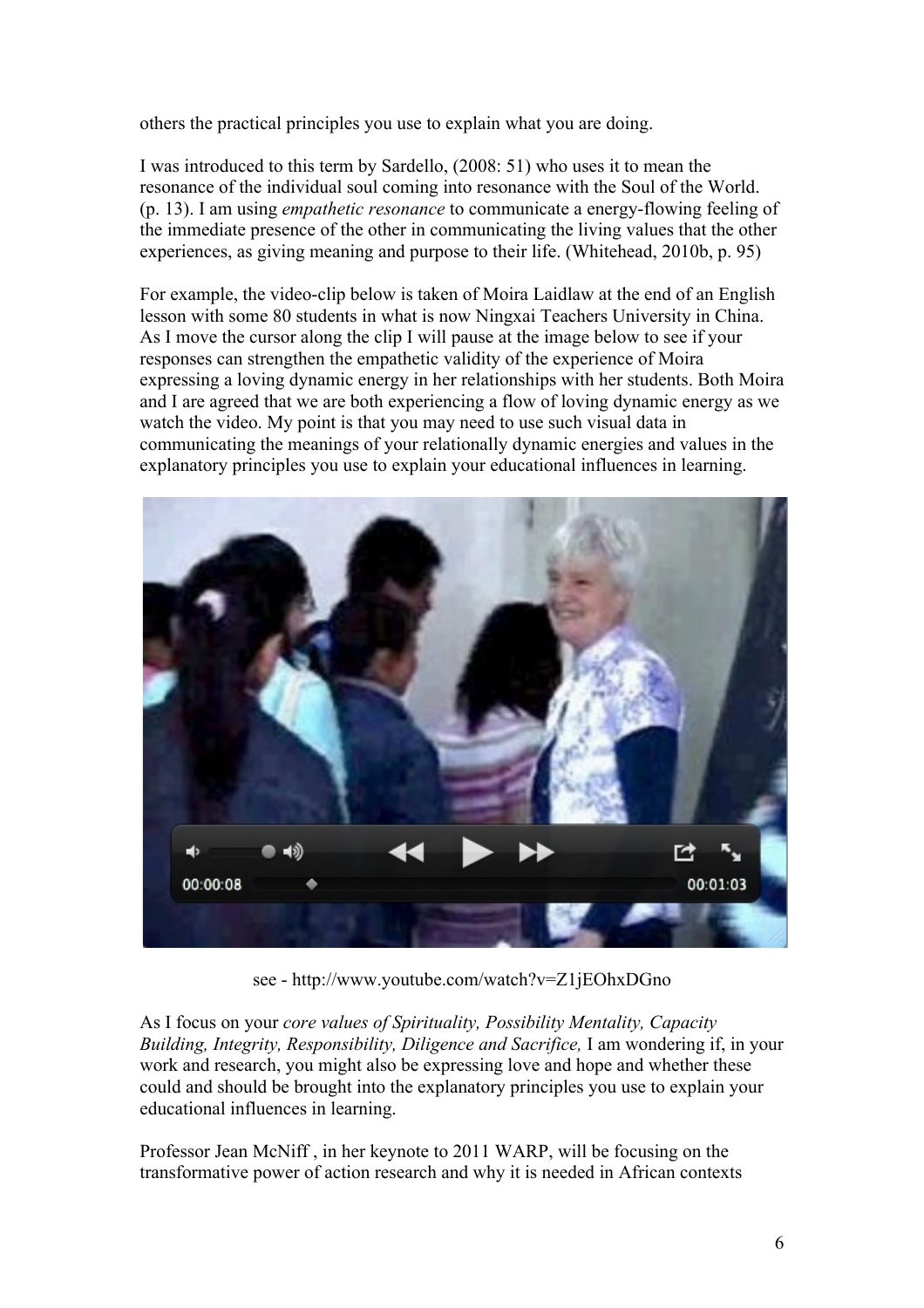today. If you access Jean's web-site at http://www.jeanmcniff.com/ and click on the Worldwide section, you can access reports on her support for action research in Kayelitsha, Israel and Qatar. Click on Qatar and you can access the Teacher Enquiry Bulletin edited by Jean on *'Action Research for Teachers in Qatar'*. For anyone who wishes to develop an action research approach to improving practice and generating knowledge I do advise you to look at the importance of the initial generative processes in action research that are so well understood by Jean. If you move from the initial phases of action research into the generation of your own living educational theory I think you will find inspiration in Jean's 'My Story Is My Living Educational Theory' (McNiff, 2009). I cannot emphasise enough the importance of making public your living educational theory. It is your systematic enquiry, made public, that distinguish your enquiries as research and I shall now focus on this issue.

## **Making public your embodied knowledge in your living theories as educators in higher education and engaging with the living theories of others.**

You can make public your embodied knowledge through e-forums such at the Educational Journal of Living Theories (EJOLTS). By clicking on http://ejolts.net/ you can access the living theories of practitioner-researchers from all around the world. Here are the contents of the latest issue with contributions from Germany, Ireland, the UK and Turkey:

## **Contents of EJOLTS: December 2010, Volume 3, Issue 2**

**Foreword** (pp.i-ii)

#### *Margaret Farren*

**How can I improve my communication with my sister, so that I can lead a more loving, consistent and harmonious life with her? A personal action research inquiry into family-displacement in the former eastern zone and as a symbol of the reunification of Germany** (pp. 119-169)

#### *Anke Jauch*

**How do I enhance motivation to learn and higher order cognition among students of Science through the use of a virtual learning environment?** (pp.170- 192)

#### *Mary McMahon*

**Exploring an extended role for coaching – through the eyes of an action researcher** (pp.193-211)

*Jacqueline J. Scholes-Rhodes*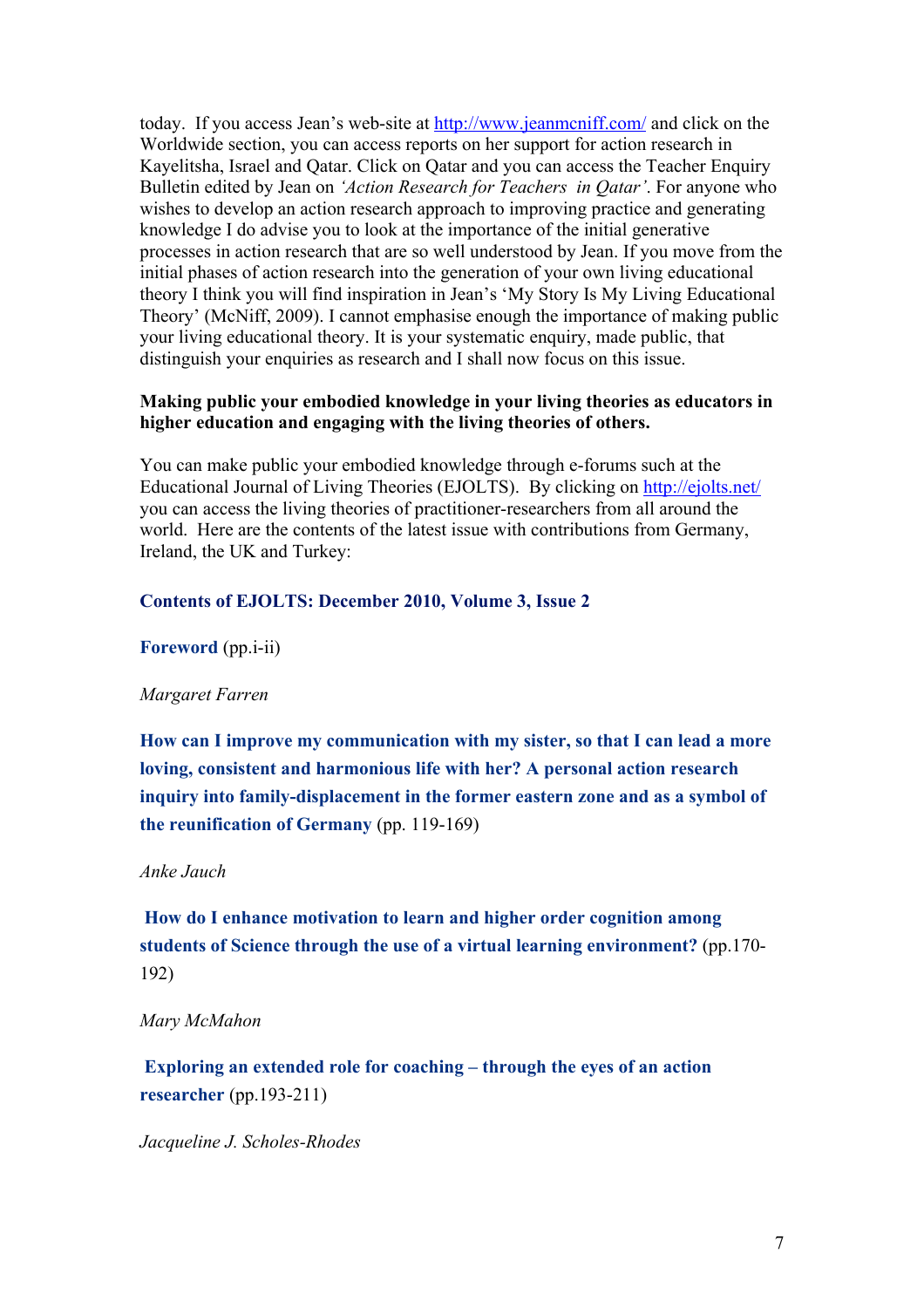# **How to improve the society-service course: Early childhood education teachercandidates' experiences in the project "Do you want to be a child for oneday?"** (pp. 212-234)

## *Hatice Zeynep Inan*

For those of you who wish to work with students and pupils as co-researchers I do urge you to access the paper by Branko Bognar and Marica Zovko (2008) on Pupils as action researchers: improving something important in our lives at http://ejolts.net/node/82 .

As I am speaking the embodied knowledge which practitioner-researchers around the world have made public is flowing through us in space. You can access some of the doctoral theses flowing through you at this moment by clicking on:

http://www.actionresearch.net/living/living.shtml

Just browsing down the list of titles, you will see that many of the researchers have included 'I' within their enquiries. No one has included 'we~i' within their title (I am grateful to Yaqub Murray who introduced me to this notation of 'we~I', whilst the meaning is my own). If you felt it desirable you could engage in collaborative or cooperative research with others in your 'we~i' relationships as you work and research to improve your practice and generate knowledge. You could make your living theories freely available in the global flow of our e-communications and develop a distinctive contribution to educational theory of knowledge for the Nigerian Academic Researcher.

Here are some thoughts on how you might exercise your responsibility as a Nigerian Academic Researcher by decolonizing the western 'I' with the 'we~i' of African ways of being.

#### **The colonizing western 'I' and the decolonizing 'we~i' of African ways of being.**

This year's OpenSpace problem focus at our 2011 WARP workshop is 'Reimagining the Identity and Work of the Nigerian Academic Researcher'. I am suggesting that part of this transformation in identity could focus on the relational or 'we~i' qualities of African ways of being influenced by Ubuntu. Nelson Mandela is perhaps the most famous of Africans and he acknowledges the importance of an Ubuntu way of being that translates into English as 'I am because we are'. In much academic writing that has been influenced by a western epistemology the 'I' is often thought of as an autonomous individual, as if the individual were somehow separated from its context. The dominant logic of theories in Western Academies continues to be influenced by Aristotle's law of contradiction that eliminates contradictions between statements from correct thought. The idea of 'I' as an autonomous and discrete being together with a logic that eliminates contradictions between statements, continues to dominate Western Academies and has had a colonizing influence in Universities in Africa.

 I am suggesting that the reimagining of the identity and work of the Nigerian Academic Researcher could rest on the development of living educational theories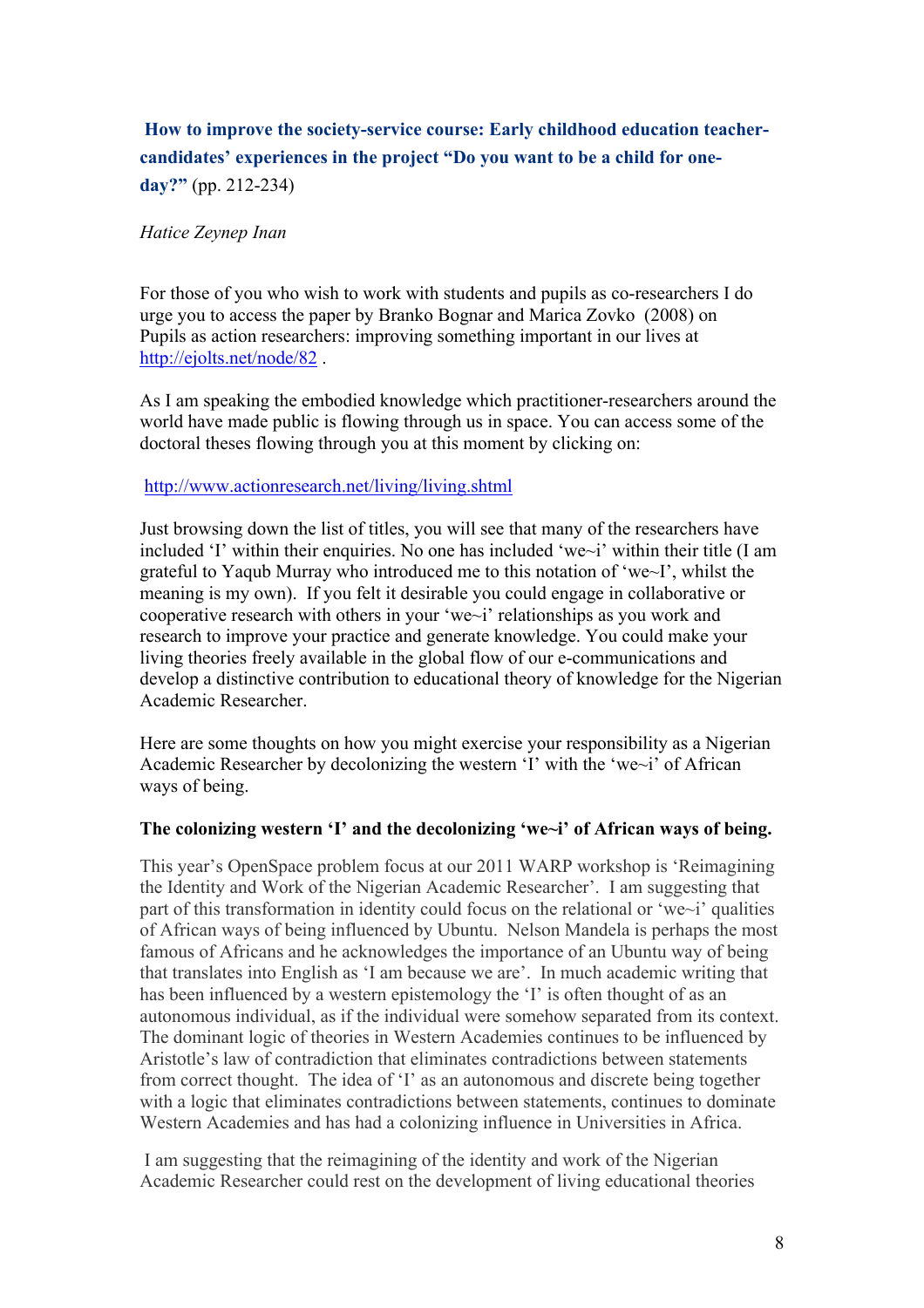from exploring the implications of asking, researching and answering action research questions of the kind, "How do 'we~i' improve what 'we~i' are doing?"

I now wish to draw your attention to three doctorates on the web that I think will repay a careful reading.

The first doctorate is Snoek Desmond's (2010) *'A journey in family literacy: Investigation into influences on the development of an approach to family literacy.'* at:

http://www.actionresearch.net/writings/southafrica/SnoeksDesmondphdopt.pdf

*The Family Literacy Project in this study is situated in deeply rural KwaZulu Natal, where the existing extensive knowledge base is almost exclusively oral, and informed by well established insights, understandings and values. In this context, I have examined the roles of families, adult literacy and early childhood development to establish their impact on the development of literacy in families.* (Abstract)

Desmond's thesis emphasizes the importance of the relational dynamic of families and their indigenous knowledge in the development of family literacy within an African rural community with a strong oral tradition in the communication of knowledge.

The second doctorate is Eden Charles' (2007) Ph.D. on *'How Can I bring Ubuntu As A Living Standard Of Judgment Into The Academy? Moving Beyond Decolonisation Through Societal Reidentification And Guiltless Recognition.'* at:

http://www.actionresearch.net/edenphd.shtml

In Section Three on the *'Influence of an African Cosmology with Ubuntu'* Charles shows his use of art in sustaining a commitment to his humanizing values at:

http://www.actionresearch.net/living/edenphd/section3.pdf

In Section 6 on *'Me as Consultant'* at

http://www.actionresearch.net/living/edenphd/section6.pdf

Charles explains in a video-clip the humanizing influence in his own learning of working with women who have been violated in the civil war in Sierra Leone:

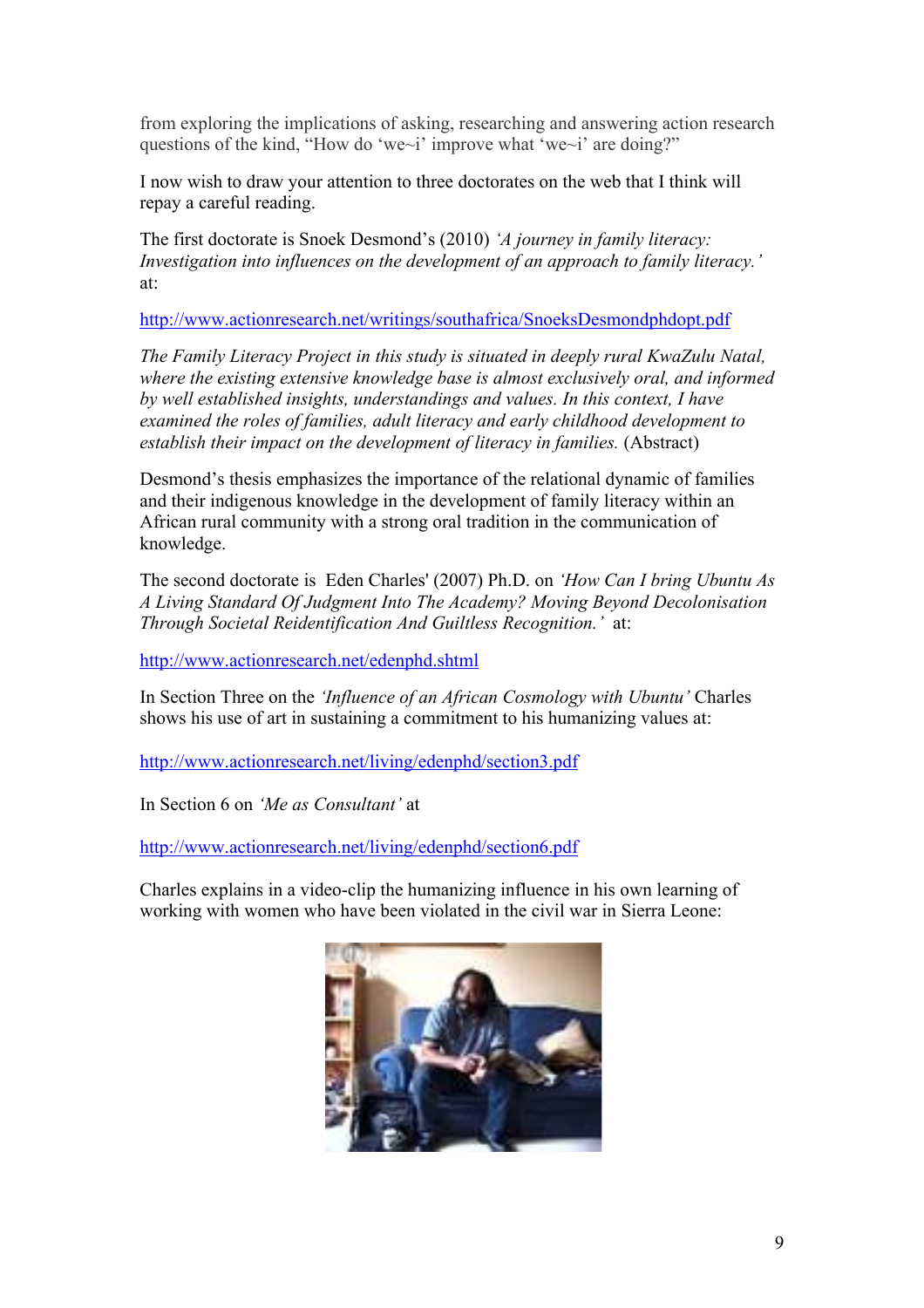*In this clip I am recounting an experience from a working trip to Sierra Leone to my research supervisor, Jack Whitehead. I went not long after the end of the devastating civil war there. I think that this clip contains something of the living dynamic of my Ubuntu way of being. I am speaking about people who have gone through the most horrific of experiences and who will live with the consequences of that for the rest of their lives. I am not dwelling on the horror of the tragedy of that civil war, even though I am visibly moved by it. Instead I am praising the humanity of the women rather than condemning or dwelling on the evils. I am also demonstrating my connection with the women in Sierra Leone and seeing, feeling themselves as part of me. Despite living and working in Europe I feel and not just understand the oneness of our condition. My values of humanity, my ontological and political urges are provoked and I am filled with generative passion to engage in work that can bring about a better situation. I carry this spirit into my work a consultant in which I see it as a site for being a positive influence on restorative processes of reidentification characterised and enabled by a guiltless recognition.* (Section 6)

In my visits to Africa I have been impressed by the spontaneous expressions of lifeaffirming energy in welcoming the other, in dance and in music. I don't want to underestimate the importance of including such expressions of life-affirming energy in one's explanations of educational influence in reimagining the identity of the Nigerian Academic Researcher. Here is a moment in our conversation which Eden evokes a flow of such life-affirming energy through me.



The third doctorate is Graham van Tuyl's Ph.D. (2009) *From engineer to cocreative catalyst; an inclusional and transformational journey. An inquiry into the epistemology of how traditional management 'tools and theory' can be used and evolved in enhancing organizational effectiveness in an industrial setting, and how to value and evaluate change*:

*This thesis demonstrates through the narrative of my personal journey how being an Engineer and a Co-Creative Catalyst in generating organizational change can be an inclusional and transformational journey. Co-Creative Catalyst(s) use their own professional and personal values to help generate a creative space at the 'Edge of Fluidity', a space of embodied and emergent viewpoints on what change should be.*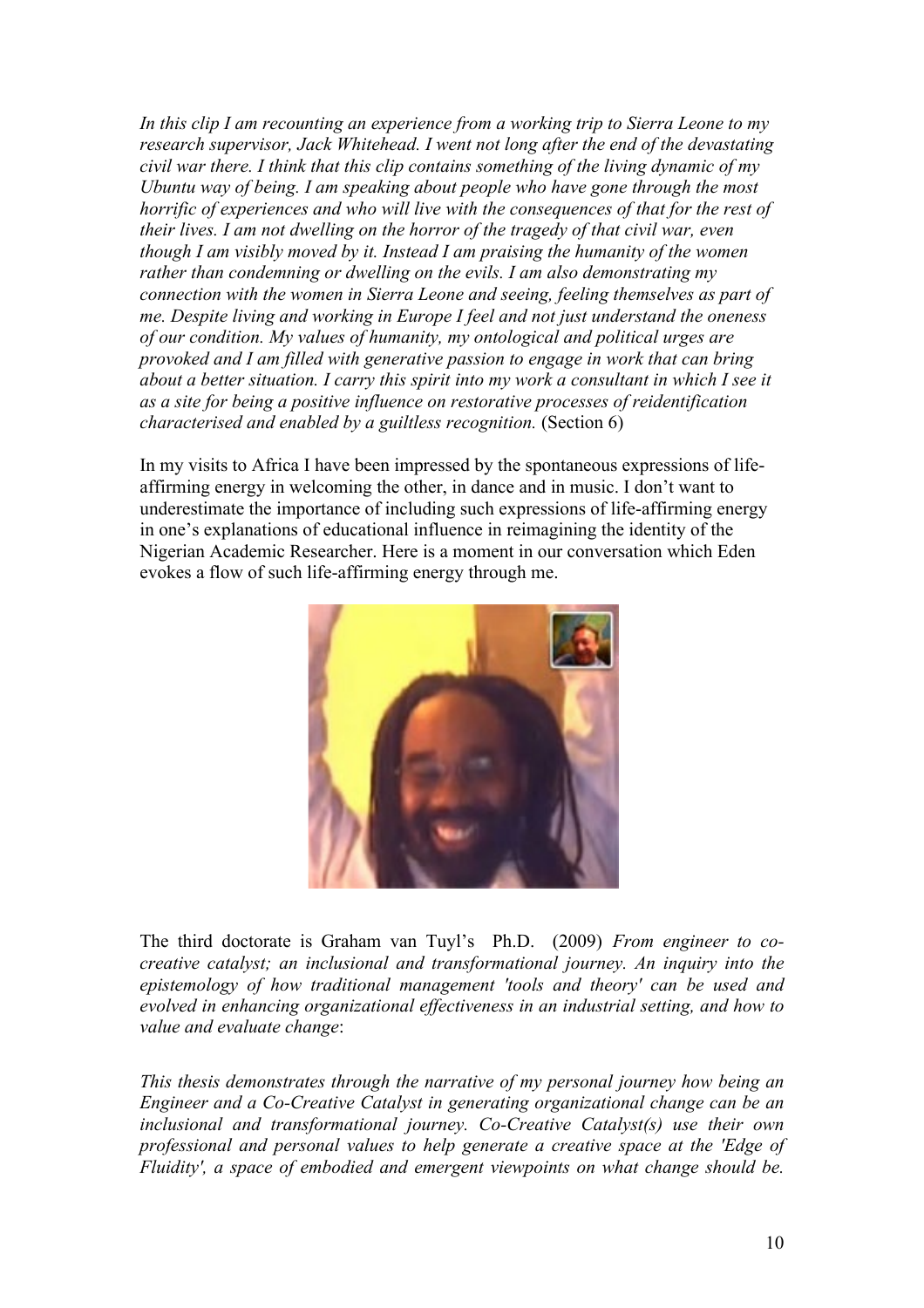*This thesis will demonstrate how an inclusional practice can be used to help create change, whilst also demonstrating that current economic practice needs to be understood as a fundamentally important barrier to fluidity of ideas across boundaries. This thesis demonstrates how inclusional change can incorporate social, technical as well as economic models to be truly sustainable.*

I know that many of you are interested in making an economic contribution to the future of Nigeria. Van Tuyl explains how he engages with economic realities, with integrity, through his action research in making such a contribution in a different context, from within the oil industry. You can access his thesis from the living theory section of http://www.actionresearch.net. Van Tuyl embraces Rayner's (2011) idea of inclusionality, which is a relationally dynamic awareness of space and boundaries. You can access a 40 minute video of Rayner talking to a set of powerpoint slides, prepared for a keynote for a Conference in Vienna in 2010, at http://www.youtube.com/watch?v=mA3Hsvzig5Y. You can also access Alan Rayner's talks on inclusionality at:

# http://people.bath.ac.uk/bssadmr/inclusionality/

If you are interested in the epistemological significance of creating your living educational theories from 'we~i' I do advise you to focus on the use of visual data in communicating the meanings of inclusional ways of being. For example, in the following clip I am working with the Inclusion team of the Children's Service of Bath and North East Somerset in the UK. In this clip I am showing the group the use of the video-data to communicate the meanings of the embodied energy and values that they express in their practice. The video-clip is also showing our inclusional ways of being with the expression of our life-affirming energy.

To develop relationally dynamic representations of your practice and your explanations of your educational influences in 'we~I' relationships, I am suggesting that you will need to develop your multi-media skills as researchers and explore the significance of empathetic resonance with each other in the communication of the expression of the meanings of your values.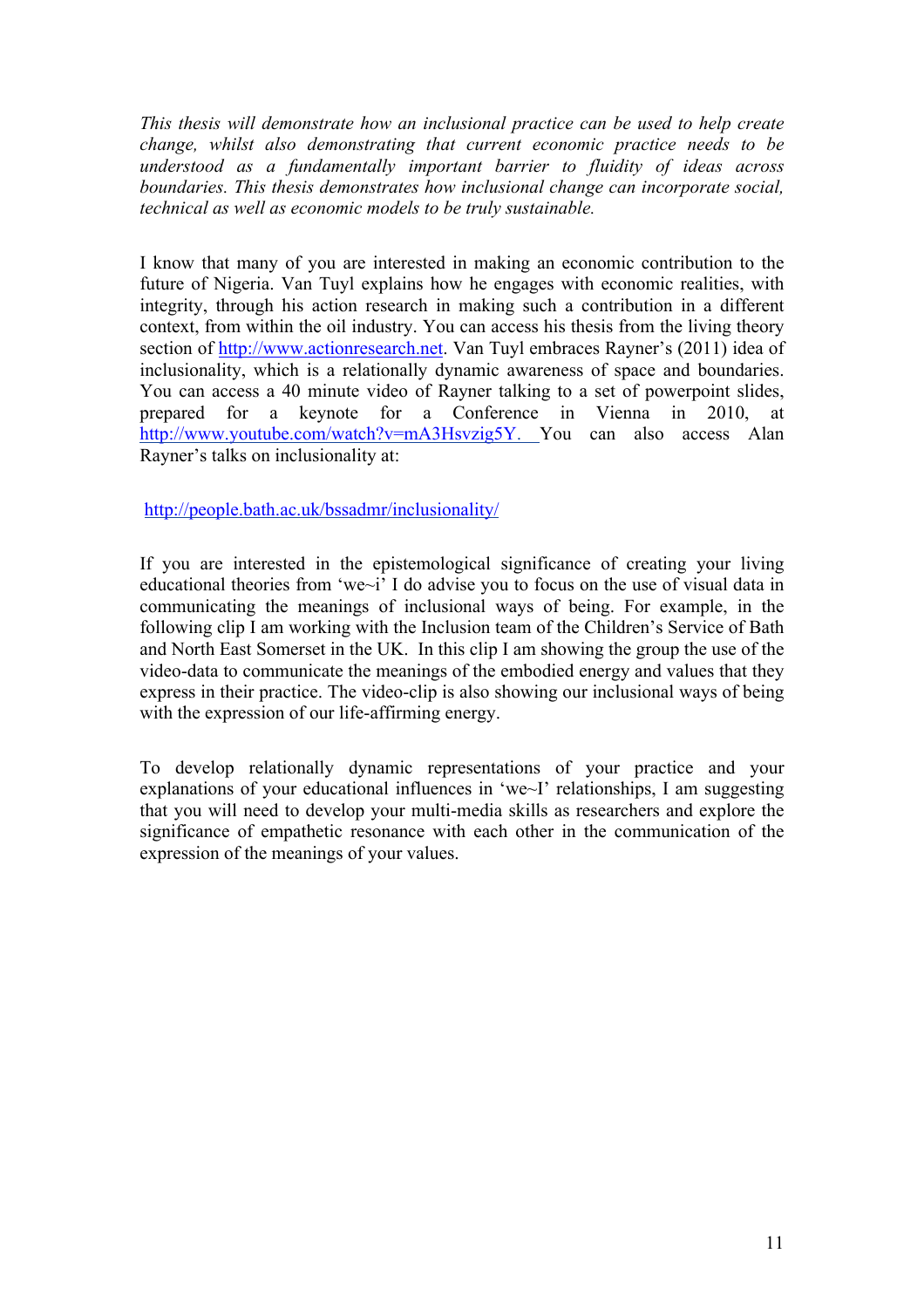

see - http://www.youtube.com/watch?v=ZHuZqFPYp48

To conclude I want to emphasise the importance of the OpenSpace side-event later this week in which the organizers intend that we contribute to the

creation of a decentred arena for the free critique of assumptions about issues and positions pertinent to the Workshop discourse. They hope that we will

integrate participant-learning processes into our workshop format to help to perpetuate discourse after the Workshop is concluded. Here are six forums that you could contribute to in helping to sustain our conversations.

- 1) The Practitioner-Researcher e-forum you can join this at: https://www.jiscmail.ac.uk/cgi-bin/webadmin?SUBED1=practitionerresearcher&A=1
- 2) The Action Research Africa Network at https://www.jiscmail.ac.uk/cgibin/webadmin?SUBED1=ARAN&A=1
- 3) The LivingLearning space at: http://www.livinglearning.org.uk/
- 4) Presenting at the DIVERSE (Developing Innovative Visual Educational Resources for Students Everywhere), June 28-30, 2011 at Dublin City University, see: http://diverse2011.dcu.ie/welcome.html. See also Dr. Margaret Farren's website at http://www.margaretfarren.mattol.net/ and Yvonne Crotty's video-linking to education web-site at http://web.me.com/yvonnecrotty/Videolinked/home.html
- 5) Submitting your accounts of your research to the Journal of Interactive Media in Education (JIME) at http://jime.open.ac.uk/
- 6) Submitting your explanation of your educational influence in contributing to the development of the Nigerian Academic Researcher in EJOLTS at http://ejolts.net/

I want to thank once again the organizers of WARP 2011 for offering me the opportunity to attend and to share ideas on the significance of creating your living educational theories for the development of the Nigerian Academic Researcher and I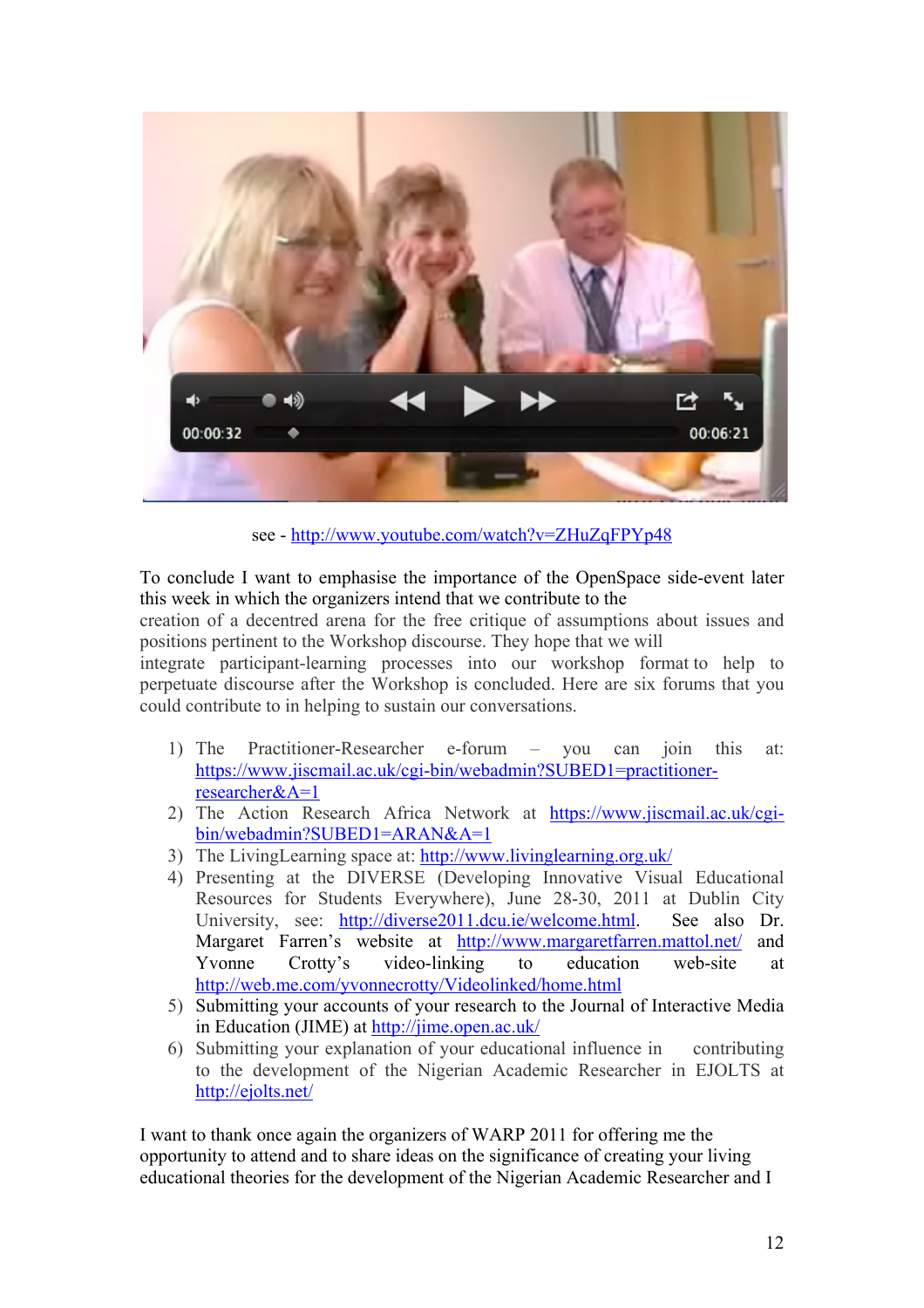am looking forward very much to continuing to share our ideas over the course of the Workshop and then in some sustained and sustaining educational conversations over the coming years. Thank you.

## **References**

Bognar, B, & Zovko, M. (2008) Pupils as action researchers: improving something important in our lives. Educational Journal of Living Theories, 1(1): 1-49. Retrieved 11 February 2011 from http://ejolts.net/node/82 .

Covenant University (2011) Information Pamphlet for University Guests. Ota; Covenant University.

Hirst, P. (Ed.) (1983) Educational Theory and its Foundation Disciplines. London: RKP

LHU (2010) The Strategic Map 2010-11 of the Faculty of Education of Liverpool Hope University. Retrieved 6 January 2010 from (http://www.actionresearch.net/writings/lhu/LHUFacultyStrategicMap2010-11.pdf )

McNiff, J. (2009) My Story is My Living Educational Theory, in Clandinin, J. (Ed.) (2009) Handbook of Narrative Inquiry: Mapping a Methodology. London: Sage.

Morson, G. S. & Emerson, C. (Ed,) (1989) Rethinking Bakhtin: Extensions and Challenges. Evanston, IL: Northwestern UP.

Okri, B. (1996) Birds of Heaven, London; Phoenix.

Rayner, A, (2011) Essays and Talks on Inclusionality. Retrieved 13 February 2011 from http://people.bath.ac.uk/bssadmr/inclusionality/

Sardello, R. (2008) *Silence: The Mystery of Wholeness*. Berkeley: Goldenstone Press.

Van Tuyl, G. (2009) From engineer to co-creative catalyst; an inclusional and transformational journey. An inquiry into the epistemology of how traditional management 'tools and theory' can be used and evolved in enhancing organizational effectiveness in an industrial setting, and how to value and evaluate change. Ph.D. Thesis, University of Bath. Retrieved 13 February 2011 from http://www.actionresearch.net/living/gvt.shtml

Whitehead, J. (2011) Accounting for Ourselves in Our Living Educational Theories. Notes for a presentation for the Foundation Hour at Liverpool Hope University on the  $12<sup>th</sup>$  January 2011 Retrieved 11 February 2011 from 12<sup>th</sup> January 2011. Retrieved 11 February 2011 from http://www.actionresearch.net/writings/jack/jwlhufoundation120111.pdf

Whitehead, J. (2010a) As An Educator And Educational Researcher, How Do I Improve What I Am Doing And Contribute To Educational Theories That Carry Hope For The Future Of Humanity And My Own? *Inquiry in Education. 1(2), Article 2.* Retrieved 10/1/11 from http://digitalcommons.nl.edu/ie/vol1/iss2/2